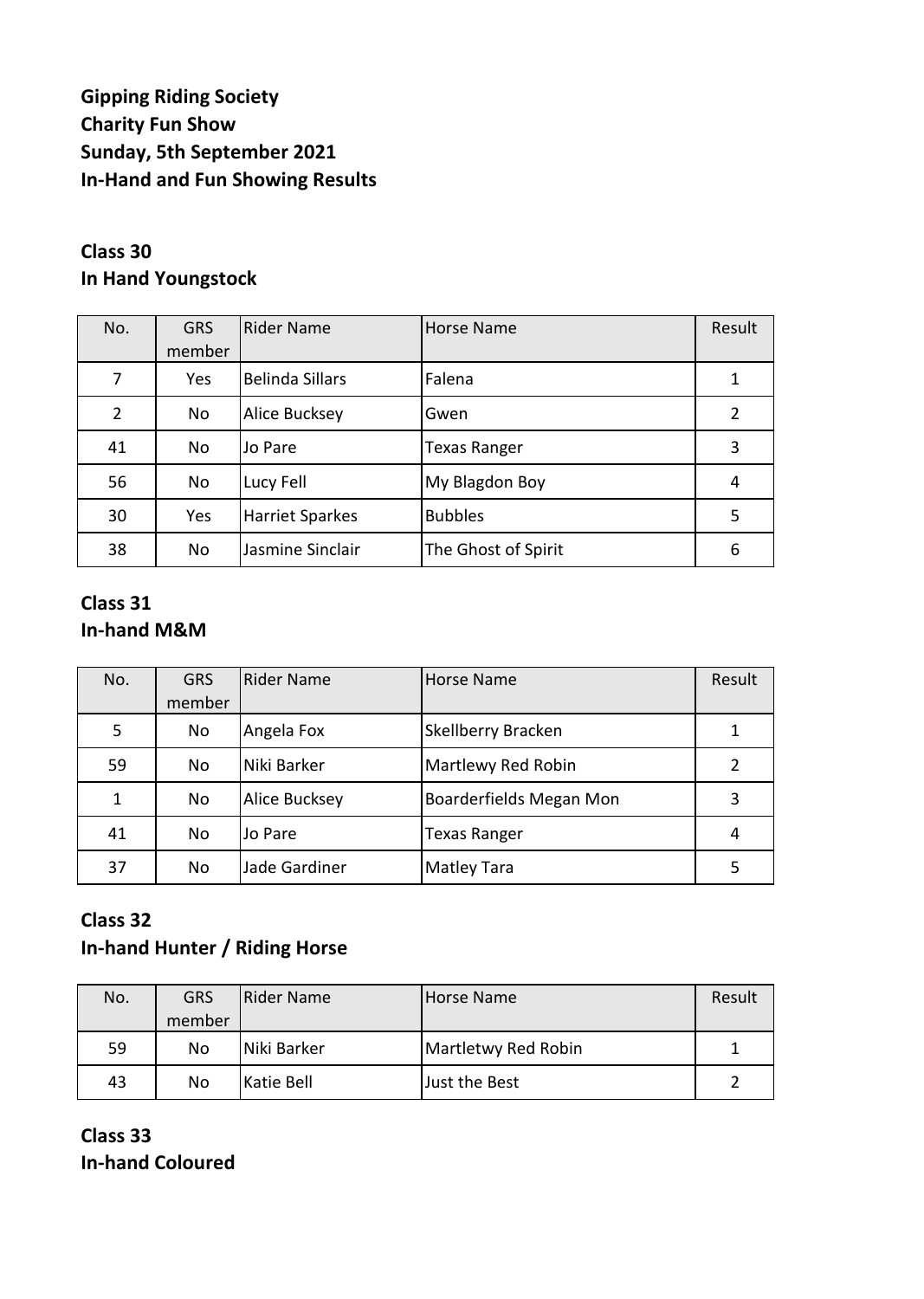| No. | <b>GRS</b> | <b>Rider Name</b>       | Horse Name              | Result |
|-----|------------|-------------------------|-------------------------|--------|
|     | member     |                         |                         |        |
| 2   | No         | <b>Alice Bucksey</b>    | Gwen                    |        |
| 10  | No         | <b>Charlotte Clarke</b> | <b>Anns Desert Moon</b> |        |
| 20  | No         | Emma Last               | The Ghost of Spirit     | 3      |

## **Class 34 In-hand Cob**

| No. | <b>GRS</b> | <b>Rider Name</b> | Horse Name | Result |
|-----|------------|-------------------|------------|--------|
|     | member     |                   |            |        |
| 25  | Yes        | Florence Rosten   | Teddy      |        |
| 54  | No         | Louise Kettlety   | <b>Bob</b> |        |

# **Class 35**

# **In-hand Veteran**

| No. | <b>GRS</b> | <b>Rider Name</b>       | <b>Horse Name</b>       | Result         |
|-----|------------|-------------------------|-------------------------|----------------|
|     | member     |                         |                         |                |
| 5   | No         | Angela Fox              | Skellberry Bracken      |                |
| 3   | No         | Amelia Locke            | Miller                  | $\overline{2}$ |
| 8   | Yes        | Brooke Sturgeon         | Cennen Sultan           | 3              |
| 43  | No         | Katie Bell              | Just the Best           | 4              |
| 10  | <b>No</b>  | <b>Charlotte Clarke</b> | <b>Anns Desert Moon</b> | 5              |
| 19  | No         | Emma Ford               | Another Enterprise      | 6              |

# **Class 36 In-hand Novice Horse / Pony**

| No. | <b>GRS</b> | <b>Rider Name</b> | <b>Horse Name</b>  | Result |
|-----|------------|-------------------|--------------------|--------|
|     | member     |                   |                    |        |
| 65  | No         | Samantha Wright   | Fletcher           |        |
| 19  | No.        | Emma Ford         | Another Enterprise |        |
| 15  | No         | <b>Craig King</b> | Star               | 3      |

# **Class 37 Thelwell Pony**

| No. | GRS    | Rider Name | <b>Horse Name</b> | Result |
|-----|--------|------------|-------------------|--------|
|     | member |            |                   |        |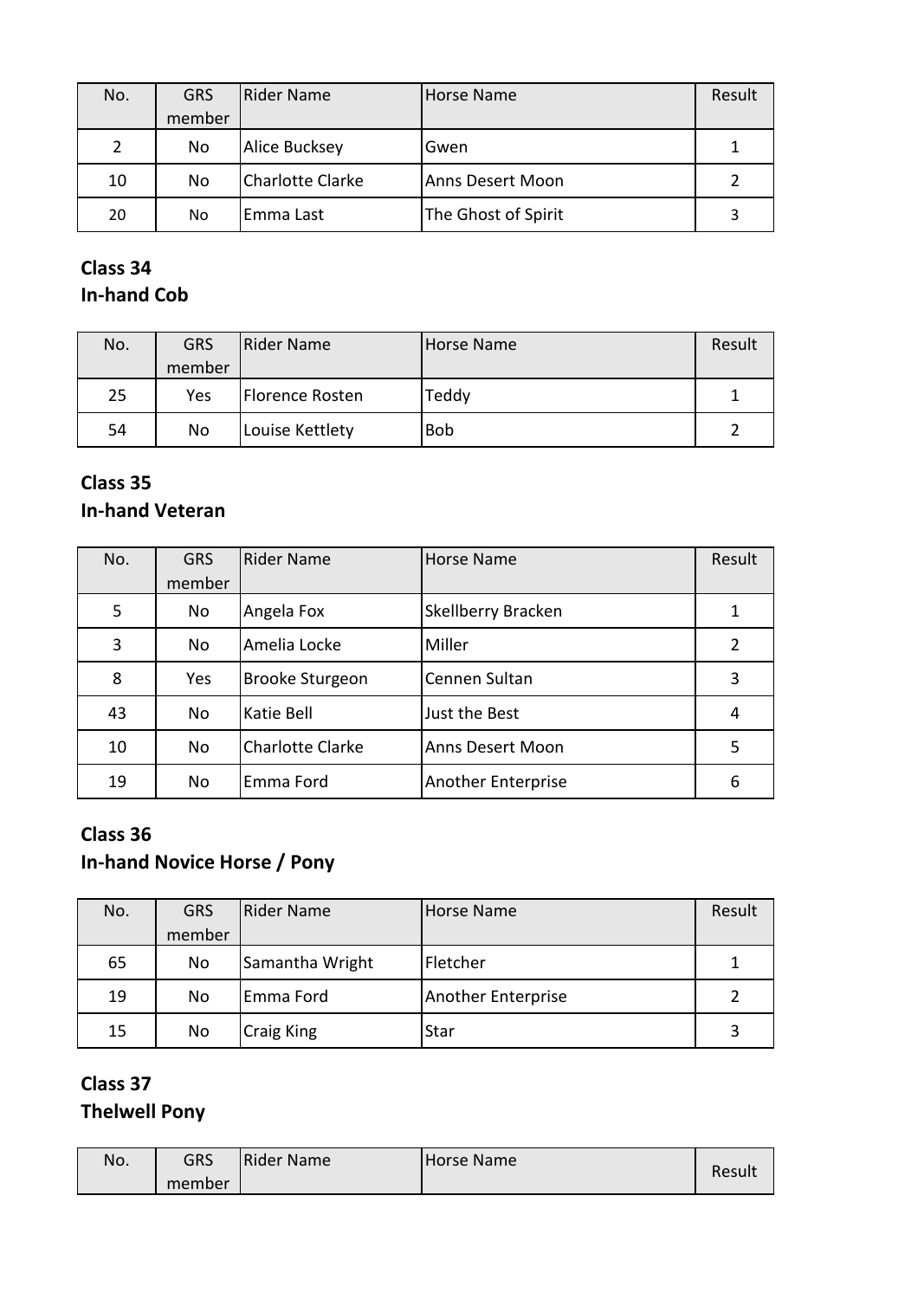| 24 | No | <b>Flora Simons</b> | Frank        |  |
|----|----|---------------------|--------------|--|
|    | No | Dylan Buckle-Fuller | <b>Socks</b> |  |

# **Class 38 Young Handler**

| No. | <b>GRS</b><br>member | <b>Rider Name</b>      | Horse Name                     | Result |
|-----|----------------------|------------------------|--------------------------------|--------|
| 61  | <b>No</b>            | Olivia Wakeman         | <b>Matley Tara</b>             | 3      |
| 3   | No                   | Amelia Locke           | Miller                         | 6      |
| 25  | Yes                  | <b>Florence Rosten</b> | Teddy                          |        |
| 53  | Yes                  | Lois Levett            | Treasure                       |        |
| 35  | No.                  | Isabella O'Kane        | Shilstone Rocks South Westerly | 5      |
| 32  | Yes                  | <b>Holly Shapland</b>  | <b>Scalding Bean Bag</b>       | 4      |

## **Class 39 & 40 Prettiest Mare & Handsomest Gelding**

| No. | <b>GRS</b><br>member | Rider Name     | Horse Name             | Result |
|-----|----------------------|----------------|------------------------|--------|
| 27  | No                   | Georgina Flory | Maisie May (m)         |        |
| 37  | <b>No</b>            | Jade Gardiner  | Matley Tara (m)        |        |
| 19  | <b>No</b>            | Emma Ford      | Another Enterprise (m) | 3      |
| 53  | Yes                  | Lois Levett    | Treasure (m)           | 4      |

|    | No  | Dylan Buckle-Fuller  | Socks $(g)$ |   |
|----|-----|----------------------|-------------|---|
| 25 | Yes | Florence Rosten      | Teddy $(g)$ |   |
| 60 | Yes | <b>Oliver Simons</b> | Frank (g)   | 3 |
| 49 | No  | Leah Roden           | Noddy (g)   | 4 |

# **Class 41 Best Decorated Mane & Tail**

| No. | <b>GRS</b><br>member | <b>IRider Name</b> | Horse Name | Result |
|-----|----------------------|--------------------|------------|--------|
| 49  | No                   | Leah Roden         | Noddy      |        |
| 27  | No                   | Georgina Flory     | Maisie May |        |